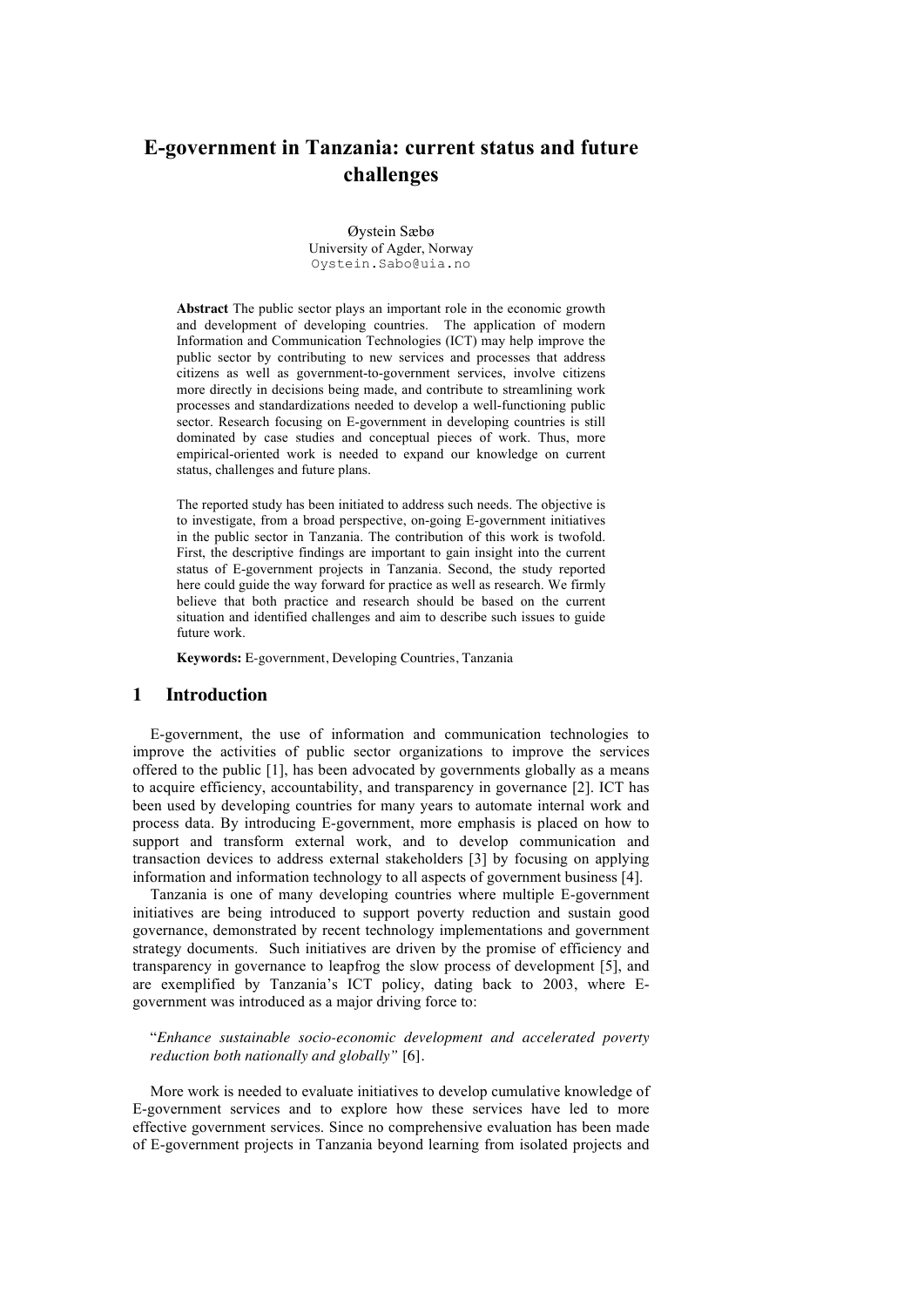stand-alone case studies, we conducted a baseline study to map the current status and identify future challenges, which are reported here.

The paper is organized as follows: next we present E-government in developing countries as our theoretical premise. Then we introduce the research context and explain our research design and data analysis approach. Thereafter the findings are reported, focusing on challenges and future plans. Based on the findings the discussion section focuses on identifying current needs, challenges, inhibitors and enablers of E-government in Tanzania. Finally, we summarize by discussing sustainability issues and implications for practice and research.

## **2 E-government in developing countries**

E-government as an area of research and practice has been around for roughly a decade and a half. Recent reflections based on rigorous examinations of the intellectual development of the field have revealed that the field is gradually maturing [7, 8, 9] but is still under-theorized [8] and with only few attempts at either theory testing or theory building [7]. Implementing E-government initiatives in developing countries is complex and faces many hurdles [10], and more research endeavours are needed to develop cumulative knowledge [11]. Current knowledge in E-government is mainly based on research done in developed countries. Since institutional, cultural and administrative contexts must be considered when introducing E-government initiatives, knowledge cannot simply be transferred from developed to developing countries [10]. Thus, research on Egovernment in developing countries should not be oversimplified by assuming that learning could be drawn from stand-alone, isolated projects in others without considering the surrounding context.

The potential for improvement by introducing E-government in developing countries relates to several areas [10], various levels of impact [12], and sustainability issues [5]. These theoretical premises guided our study.

Focusing on the various areas of improvement, E-government in developing countries is firstly a matter of setting up processes and services necessary for state activities [10]. A major challenge is the lack of necessary data and poor data quality on issues such as land registers and lack of birth certificates. E-government offers the opportunity to improve these services, also in areas with a low literacy rate [10]. Secondly, access to information on different fields of activity, such as data on economic activities, medical data, or information on processes in public administration, is of critical importance to develop policies and consistent development planning [10]. Thirdly, E-government is not only about delivering services to citizens, but also about improving government-to-government services. Hence, E-government could also help improve (internal) state efficiency by an improved amount and quality of government information retrieval, which could be used to develop policies. Fourthly, E-government could help to improve the finance and taxation systems and reduce corruption by introducing more effective and transparent systems. E-government systems can make public administration more democratic and responsible [10] by allowing citizens to participate in government processes, and offering better control mechanisms by providing citizens with more and better government information. Finally, E-government could act as a mechanism to impose formalization to facilitate administrative work. Incomprehensive administrative behaviours without proper controls contribute to unequal treatment and corruption [10].

E-government projects are introduced to improve government efficiency. Sein and Harindranath [12] discuss various impacts, identifying three levels of effects. First-order impacts substitute old technology with new technology. The same kind of work is conducted by using new technology. Second-order impacts relate to an increase in the phenomenon enabled by technology, where governments are capable of doing more after introducing E-government services. Finally, thirdorder impacts are the generation of new processes and new ways of working by introducing the E-government services. Governments are now able to work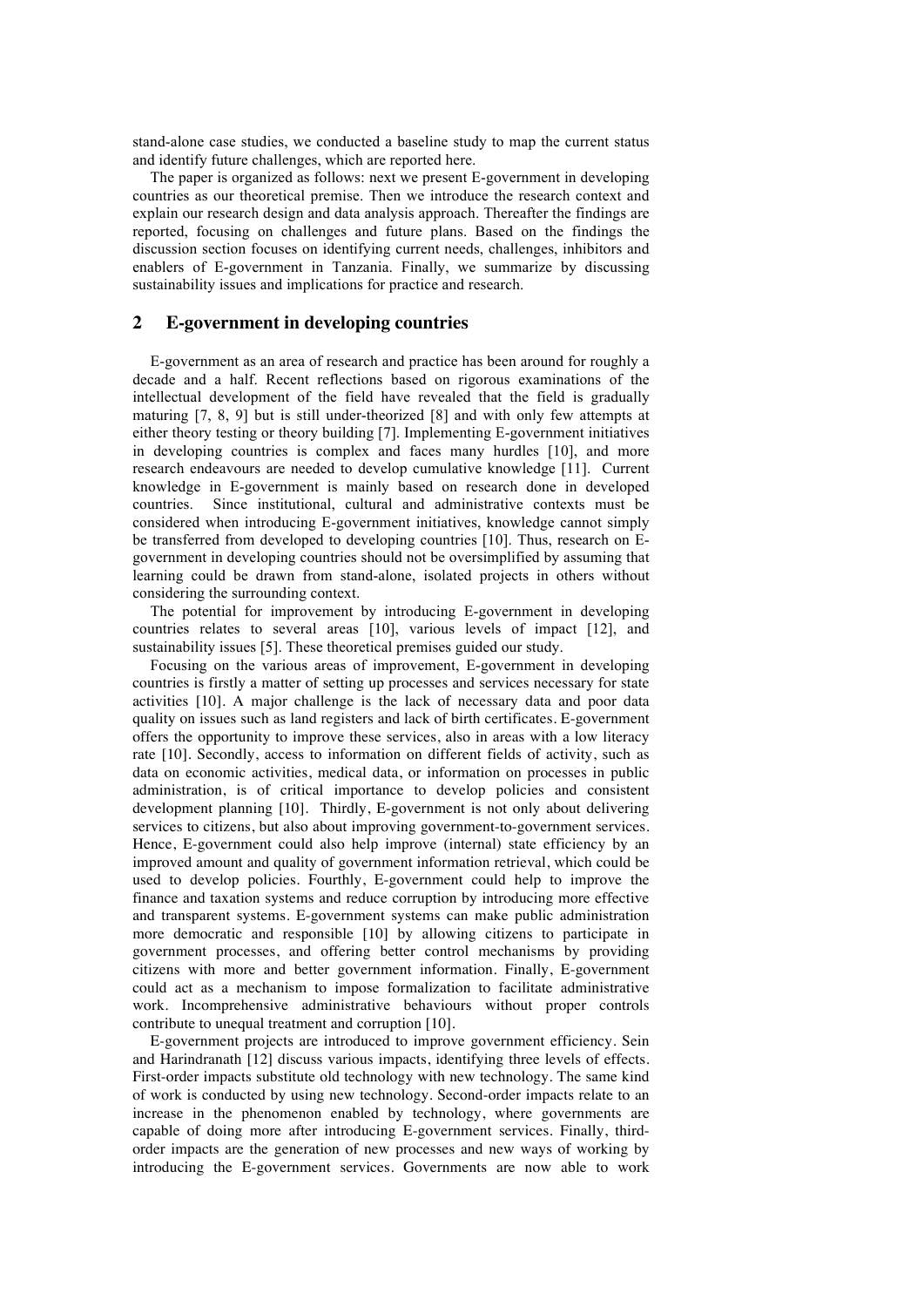differently and, hopefully, smarter than before by introducing E-government services.

Identifying potential areas for improvements [10] and levels of effects [12] provide us with dimensions to understand E-government projects in Tanzania and their potential effects on society. Concerning sustainability the question remains: How sustainable are current E-government projects in Tanzania? Sustainability parameters of E-government initiatives relate to various stakeholders [5]. Sustainability parameters for government include a high degree of awareness of the project and interest in utilising citizens´ services. Furthermore, the project must result in cost saving for citizens and governments, and should be scalable and replicable [5]. Multi-stakeholder platforms should include a mixture of government and private services to be able to deliver services in the local language, reaching out to the poor. Local service providers could be included, for instance, by delivering E-government services through Internet kiosk operators. Finally, sustainable parameters for citizens include the provision of cost-effective services, reducing red tape and corruption, for instance, by providing one-stop citizen services and services being available regardless of technology issues [5].

Despite huge potential and significant investments in such projects [5, 12], there are few examples of highly successfully and sustainable E-government implementations in developing countries. E-government is not a "silver bullet" that automatically results in some kind of positive development. It runs the risk of achieving unintended, and maybe counterproductive, consequences, such as increased control and concentration of power [10].

#### **3 Introducing the research context**

Contextual understanding and awareness are needed to successfully design and implement E-government services [2]. Thus, successful experiences from one context cannot automatically be successfully transformed into another. That is, learning and knowledge from the western world may not easily be transformed into guidelines on how to manage and design E-government projects in Tanzania. We need to understand the contextual issues to better understand the current status of and future challenges for E-government implementations in Tanzania.

Tanzania is characterized by a low per capita income, widespread poverty and a great challenge to meet the National Strategy for Growth and Reduction of Poverty (NSGRP) and Millennium Development Goals (MDGs) in 2010 and 2015 respectively [13]. The estimated per capita income was US\$290 in 2004, leaving Tanzania among the most underdeveloped countries in the world. Among the development challenges Tanzania has faced for many years are national economic growth, a reduction of poverty and enhanced good governance [14]. With foreign debt in excess of 80% of GDP in the late 90s, Tanzania was one of the so-called Heavily Indebted Poor Countries. Because of macroeconomic objectives, the major focus of Tanzanian government policies during 2003/2004 as set out in the Poverty Reduction Strategy was to promote growth and strengthen poverty reduction policies while consolidating and maintaining macroeconomic stability. During 2000, agriculture accounted for nearly two-thirds of GDP and over 80% of the workforce and export earnings (predominantly crops, fishing and livestock). Manufacturing contributes less than 10% to GDP, but growth is quite high relative to other sectors, mainly due to a rapid programme of privatization of state assets under the direction of the Parastatal Sector Reform Commission of Tanzania [15]. Tanzania's national ICT policy stated the mission to benefit from ICT already back in 2003:

*"To enhance nation-wide economic growth and social progress by encouraging beneficial ICT activities in all sectors through providing a conducive framework for investments in capacity building and in promoting multi-layered co-operation and knowledge sharing locally as well as globally"* [6]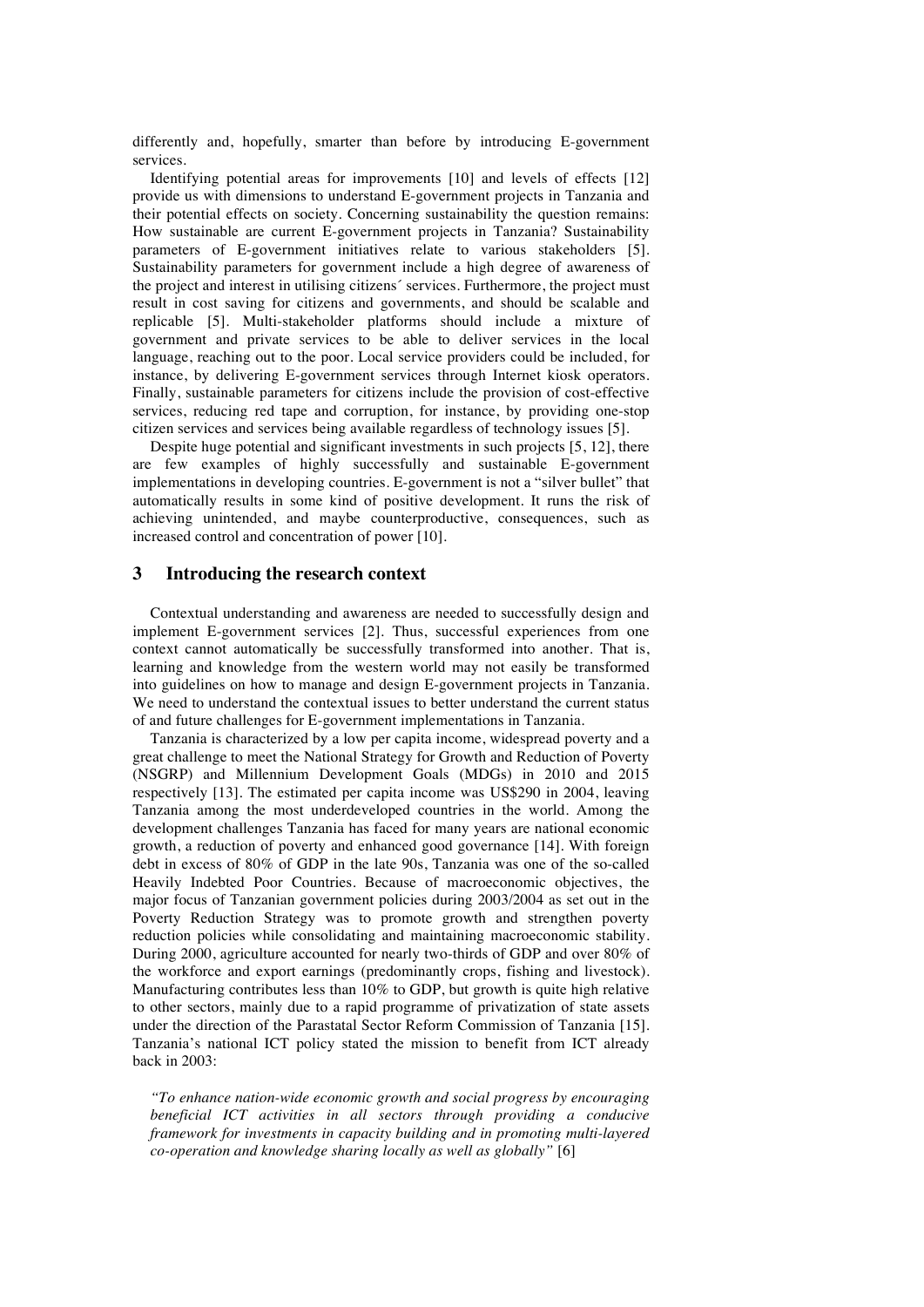Deploying ICT in government is seen as a major driving force to achieve this mission to enable the government to become a driving force for sustainable progress in the national ICT arena: the development of coherent strategies, the mapping of on-going projects, and the coordination and implementation of Egovernment services where needed to ensure progress in the E-government area.

#### **4 Data collection and analysis**

The data collection took place for eleven months from initiation to the final interviews. Data collection was structured in different phases. Six interviews were conducted in this first phase of the data gathering activities. In the next phase 23 interviews were conducted and 21 questionnaires distributed to ministries, departments and agencies (MDA). Based on the results from this phase, a new round of interviews took place, focusing on "best practices" to identify critical success factors for E-government implementation.

The major data source was obtained from interviews with major stakeholders. Other sources included questionnaires, project documents, e-mail correspondence, strategy documents and minutes from project meetings and workshops. Twentynine people were interviewed. These people held key positions related to Egovernment projects in the government sector and MDAs in Tanzania. The conversations lasted about 45 minutes, focusing on existing practices, experiences and challenges related to the design, implementation and management of Egovernment projects in Tanzania. The same issues were addressed by the questionnaire, which was returned by 18 of the 21 MDAs addressed.

#### **5 Findings**

A major task of E-government projects is to collect and store data on various issues related to various censuses and economic data. Data collection exercises are initiated to collect relevant data from various locations around the country. The data is transferred online to the National Bureau of Statistics (NBS) headquarters for analysis and storage before dissemination. NBS also receives data from other MDAs, like the ministry of industry, trade and marketing, whereby the marketing directorate of the ministry collects data on the prices of crops and livestock from various places and inform the citizens. Such data may also be transferred by mobile phones, using a system developed in collaboration with Vodacom Company, where data from mobile phones is transferred to computer systems for analysis and storage. Thus, information on prices of crops and livestock is easily accessible to citizens or businesses.

Institutions like the Tanzania Revenue Authority and the Tanzania Electricity Supplying Company are responsible for collecting tax and utility bills from all revenue earners (both employees and employers). The bills are processed electronically to improve efficiency and avoid miscalculations. With the current development, such bills can be paid directly through banks, and reconciliation is done online. Several others MDAs also use IT systems to bill their customers.

The land ownership system (MOLIS) obtains data and information from a geographic information system of a particular area and uses it to allocate plots from the surveyed area. The system helps to avoid multiple allocations of plots and hence aims to solve complaints about plot allocations. The produced information is then sent to a database of the surveyed area. Another environmental planning system uses GIS technologies to inform stakeholders of the nature of the environment of a given area and suggests activities to be undertaken in that area in order to conserve the environment.

Petrol station owners are informed of the quality and price of petrol products through a petrol managing system owned by EWURA. Depending on the distance from Dar es Salaam, EWURA sets the prices by regions so that customers know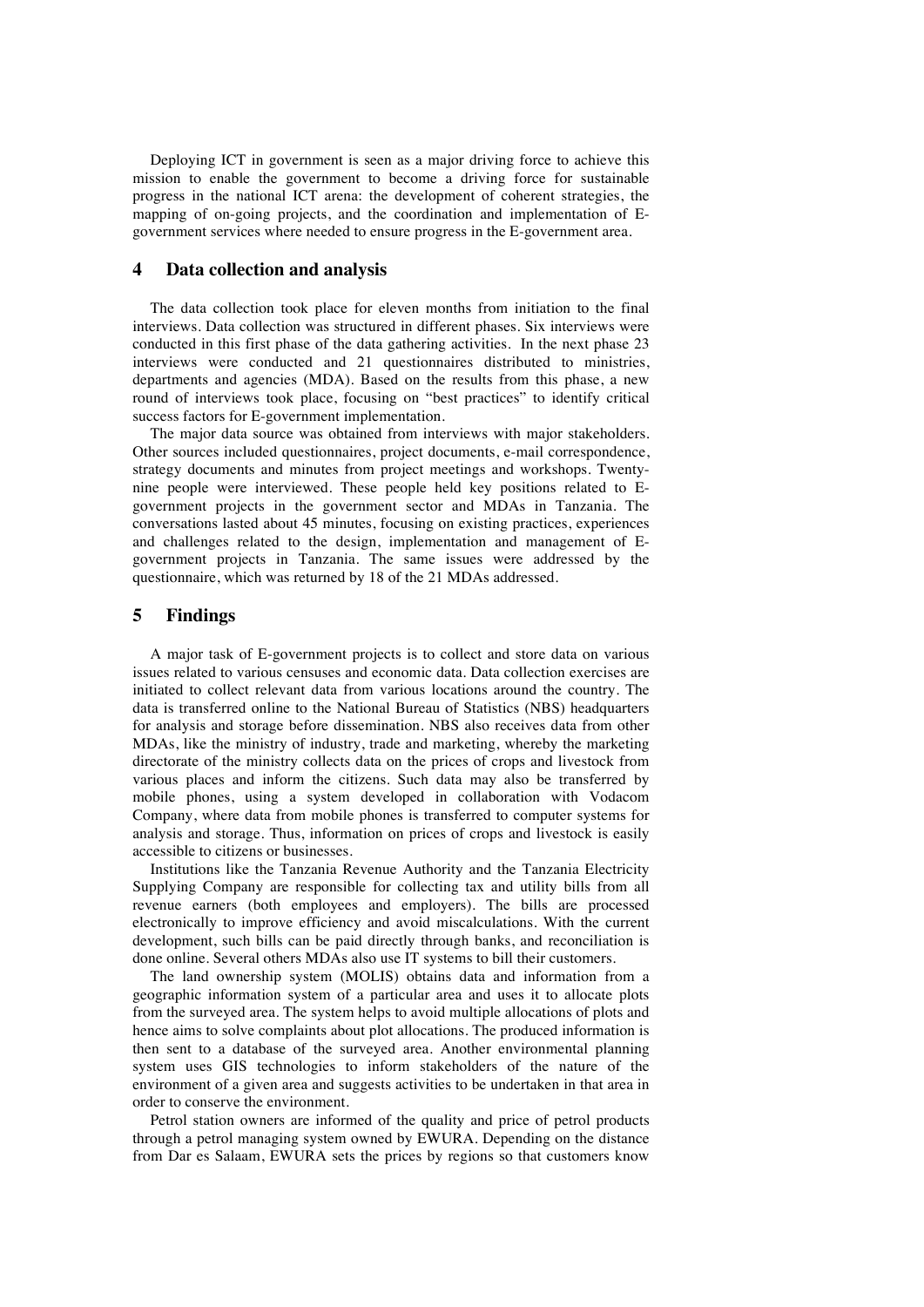the range of prices of petrol products. With access to this information, customers are well informed and able to protest in case petrol station owners violate the price range provided by EWURA.

Almost all MDAs have their own website, but the information available online is rarely updated. The websites are mainly used for one-way information distribution from MDAs to the citizens to inform the public. It is common to post announcements for interested people to get hold of and react accordingly. Announcements are made on tenders, employment opportunities, examination results, new tariffs, conferences and seminars, and are done online to address a larger (online) audience than those who are physically visiting the office.

On some occasions the websites are used to offer services as well as to download applications or forms without being able to visit the office to get the forms. A common structure is a system where you may download the forms, print them, fill them in and then submit them. There are a few examples where forms may be filled in online and where decisions are being communicated through emails. This is considered important to improve service provision and hence efficiency.

Despite the availability of websites where information and services are distributed, we found that a major challenge is to convince employees who are still reluctant to change the way they work. Sharing information online is often considered awkward, and many employees are afraid of sharing information with others without being able to fully control who is able to gain access to the information.

#### **5.1 Challenges of implementing E-government in Tanzania**

A major challenge is the lack of awareness of the opportunities and potential impact of introducing E-government systems in the public sector. Without an awareness of potential benefits, the resistance to change remains strong. A majority of the respondents reported that mind-set and behaviour, missing awareness, poor acceptance and the traditional paper-work culture hinder the adaptation and use of ICT in workplaces, and thus represent huge setbacks for the use of ICT in the public sector. Talking about mind-set changing and the use of ICT in Tanzania, one of the respondents commented:

*"Changing the minds and behaviour of the users from the manual documents to electronic sharing and working on these documents is a big challenge… this is due to the fact that they have been used to a manual system for a long time"*

Lack of funding is a major challenge which does not only imply a lack of resources as such, but also a lack of current structures and mechanisms to make funding available, to organize budgets and to distribute resources. The structure of the MDAs influences the establishment and management of IT departments or units. In almost all ministries, IT units either fall under the departments of planning or the department of finance. Hence, the IT units do not have their own budgets, and they run the risk of being more or less invisible in the organization. Consequently, planning and implementing IT systems are difficult since the IT units are not responsible for strategic decisions or budgets, as an interviewee commented:

*"Availability of resources is a challenge, for example systems like TFDA* (Tanzania Food and Drugs Authority) *MIS don't have some of the hardware because of a lack of funds; we are fighting the same general fund we have here. Once we propose our budget for IT, management looks on the individual and short-term impact of the investment in IT instead of looking at benefits to the organisation in the longer term… this is a big problem in the public sector"*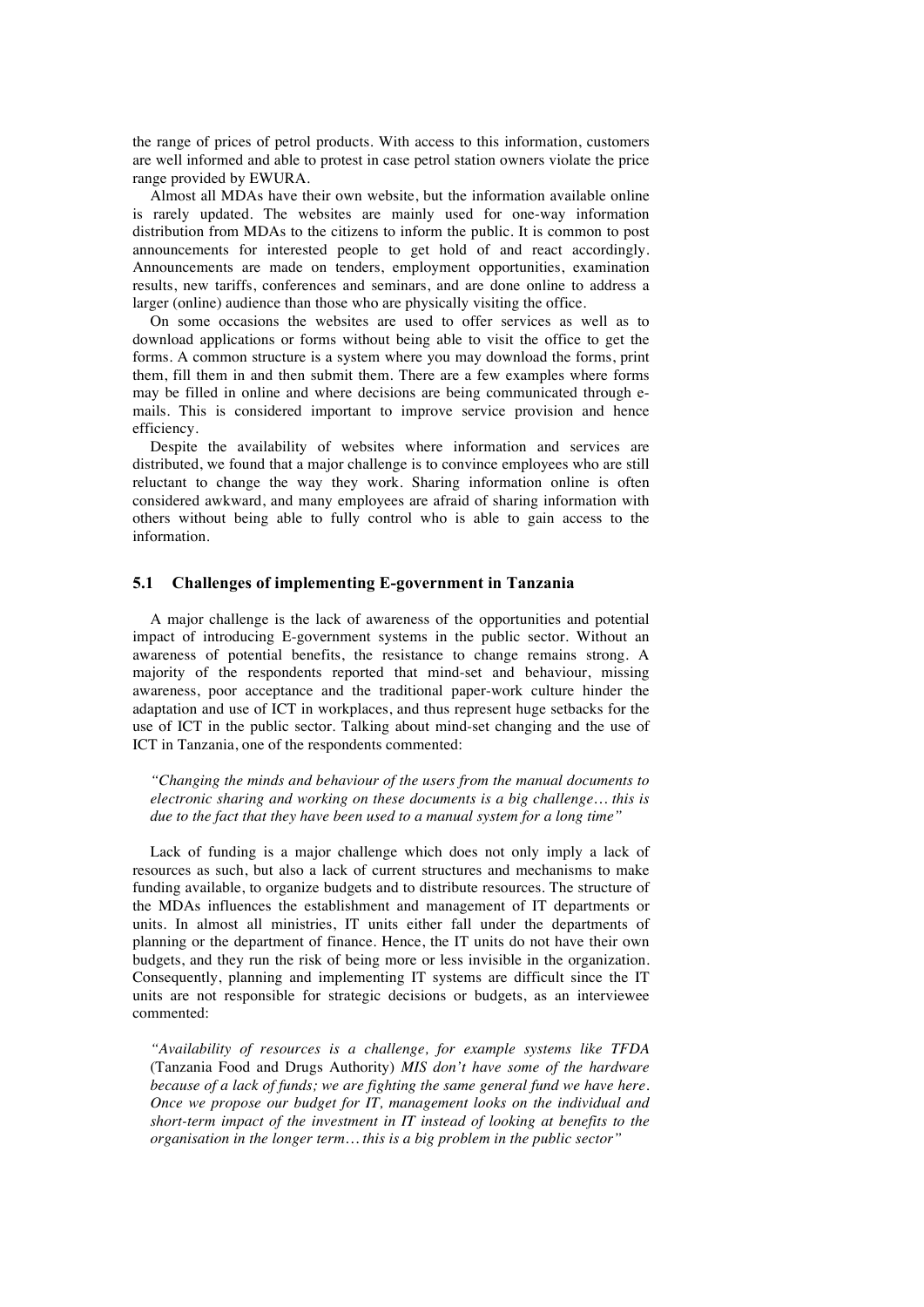Lack of influence on how to prioritize is further challenged by the fact that the financing of equipment, Internet subscriptions and the procurement of software depend heavily on donors. Such dependency may be more or less direct where the E-government systems are established by the assistance of donors and receive direct support throughout the project period, or they depend on government units, which are also donor-dependent. Very few MDAs, especially agencies, are able to fully finance the systems from their own budgets, which makes it difficult to plan and prioritize relevant eGovernment systems. Projects are therefore often prioritized as a response to the donors' interests and priorities, more than the MDA's internal needs and plans for further development.

Most of our respondents find the lack of funding, insufficient or poor budget processes and lack of other resources among the hindering factors in the promotion and use of E-government systems in the MDAs. In this account one of the interviewee said:

*"There is no budget for IT…I usually have to ask managers for money from their respective department budgets if there is an IT- related problem to solve"* 

There is a need to increase the knowledge and skills of the end-user on the use of ICT. The lack of training opportunities and the fact that trained IT personnel are better paid in the private sector further hinders the use of E-government projects. One of the respondents argued that:

*"Most of the end-user are ICT illiterate…without email accounts, they don't communicate with other via email…they do not use standard applications like excel, which is still a problem"*

Lack of IT-skilled staff is a striking challenge. There is a lack of skilled ICT personnel all over the government sector in Tanzania. Poor service schemes for IT professionals and the positioning of IT units or sections within the MDAs are two of the common problems. Most MDAs have just one key staff member with IT knowledge skills, while other staff members in the units are, at best, semi-skilled. Thus, there is a frequent need for training and recruiting, since IT skills are very fluid. IT personnel are poorly paid compared to those who work in private firms or other disciplines like accounting and human resources. Consequently, the turnover of IT personnel is very high, especially for those have already acquired IT experience and skills, who may earn a far better salary in the private sector than in the government sector.

Human resources to make the system run are the central issue. One of the respondents highlighted this perspective by arguing that:

*"We propose and defend our facts but the managers are still reluctant in supporting investing in human capital in the IT sector"*

In making her point on the lack of or inadequate IT-skilled staff, one of the respondents said:

*"One of the biggest challenges is that I am alone as a staff member in the IT unit; there are no subordinates…the capacity is very low, we have a hiring programme, sometimes we hire for one year from the University of Dar es Salaam"*

There is a reported need for more training in basic computer applications, and to have a plan for the continuous training of both the IT personnel as well as other staff is important.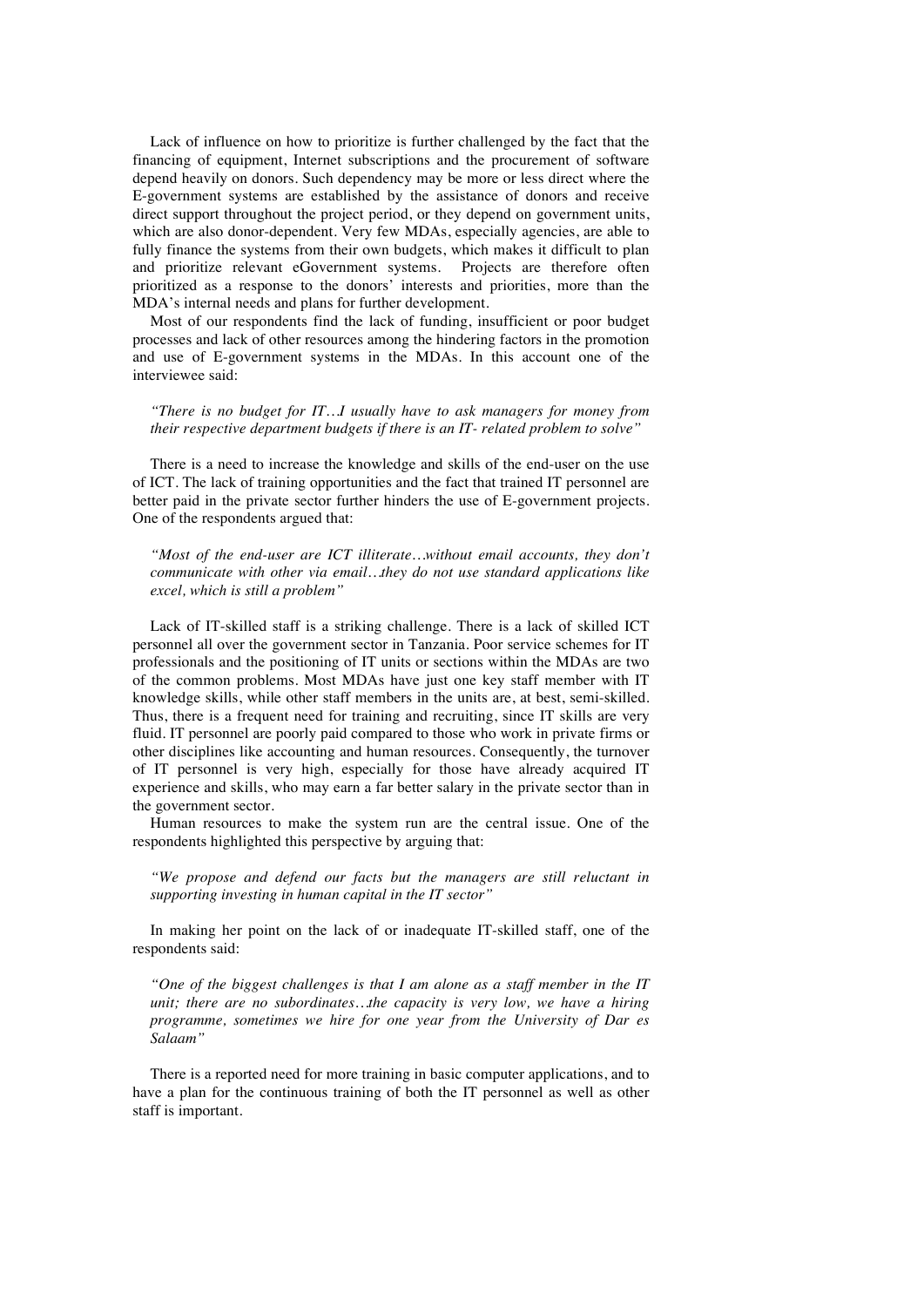#### **5.2 Future plans**

The further development of strategies and policies is important to guide coherent development and implementation of E-government services in the future, progressing towards full adoption and utilization of ICT investment, as argued by one of the respondents:

*"After developing internal policy guidelines on the use of ICT, we are developing strategies, which could guide the decisions makers and help them understand clearly that initial investment in ICT is expensive"*

Development and/or improvements of the websites are considered an important step forward for the public sector in Tanzania. These websites used to contain information on and services in regions. Evidencing that aspect, one of the respondents said that:

*"We are planning our website to contain comprehensive information and to allow an exchange and posting of information to external stakeholders…the use of WIKIS-KILIMO (agriculture) matters that are researchable should be linked provided we get funds… we will be adding services, documents and software for people to use, we don't want physical notes* (hard copies*)"*

Still, many remote offices are not connected to any network. Thus, the question of improving, increasing and purchasing new infrastructure to connect more offices to the Internet and intranet is seen as an important future goal to increase information display and service provision in the public sector. Moreover, it will also increase the use of intranet and email in communication in favour of sending physical letters or reports. An interviewee from one of the ministries had this to say on the matter:

*"We have good plans to improve the ministry's services by increasing the number of computers, improving the network and Internet infrastructure, equipping staff with current knowledge on ICT. Despite being frustrated by a small budget…we are strategically planning to expand the ICT services"*

#### **6 Discussion**

The public sector in Tanzania faces many challenges and barriers to implement and fully integrate E-government services. It is clearly a need to focus on infrastructure and broadband connections to the various offices in Tanzania. Still few computers are available, the Internet connections are unreliable (or nonexistent), the network structure is often poorly designed, and the software might not be updated. All the more advanced systems are to be found in the offices where computers are available and the Internet connections reliable. As a first next step, Tanzania may focus on improving infrastructure and access to hardware and software.

Availability of technology and networks may not change anything if there is a lack of understanding and skills on how to utilise technology. Developing competence among the officers and managers and recruiting IT-skilled personnel are needed to disseminate knowledge internally as well as externally on how and why to use E-government services in Tanzania.

There are three main challenges related to this issue. First, it is clearly a need to hire more IT-skilled personnel in the public sector in Tanzania. The universities, which provide graduating candidates for the public sector, need to focus on how Egovernment systems may be used to transform the public sector and increase the effectiveness and efficiency of the public sector in Tanzania. Second, the lack of IT-skilled personnel is clearly a question of costs and priorities. The reported lack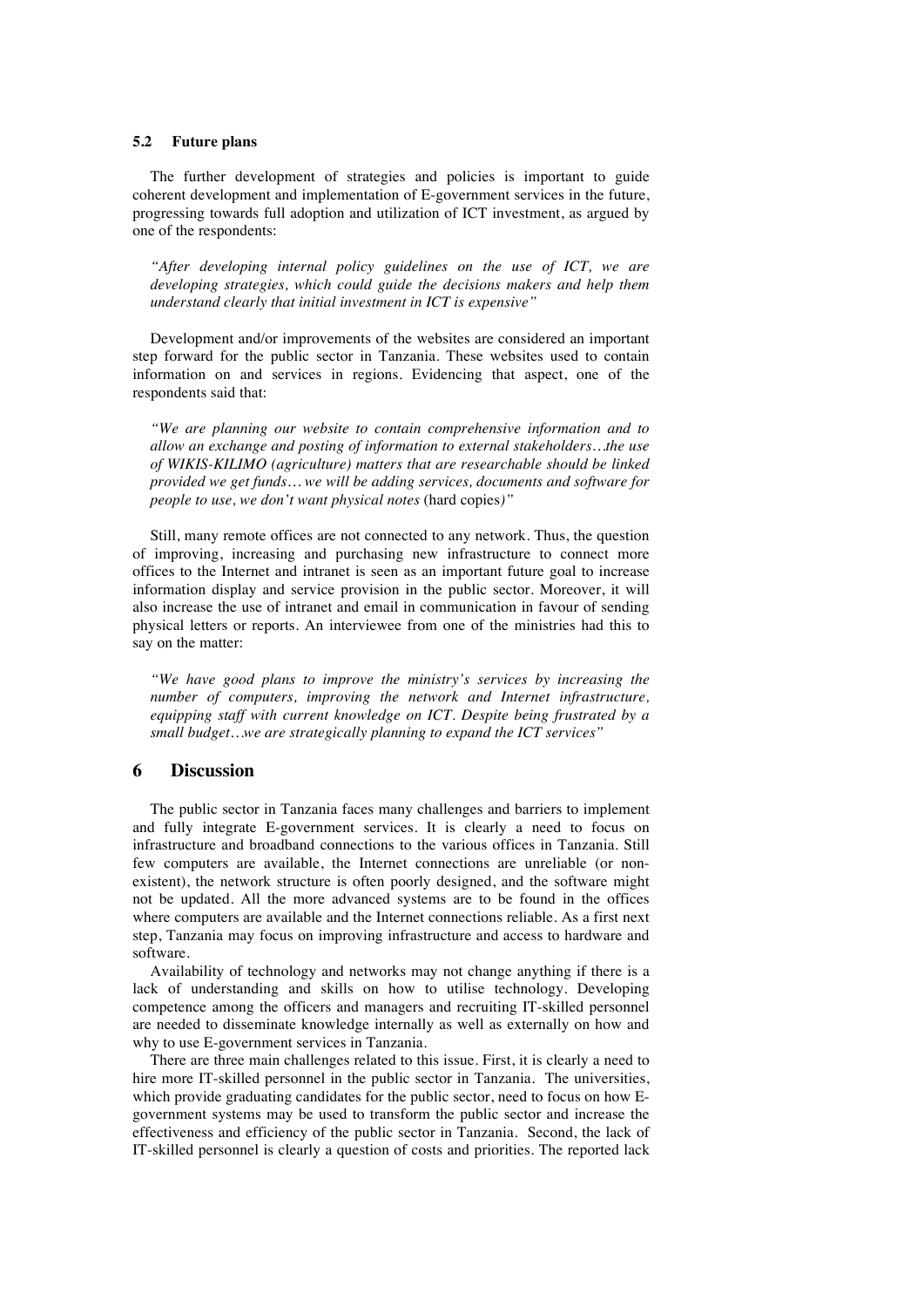of top-management support may hinder the allocation of resources to support ICT. Third, the ICT department is still mainly considered as a service department in the MDAs, focusing more on fixing computers than managing more efficient work processes internally and externally by using E-government services. Thus, IT skills are considered important for the very few officers working in the IT department, and skills everyone needs to manage their work as efficiently as possible are not considered as important. To be able to further utilize ICT to work as efficiently as possible, it is important to increase awareness and skill of not only the few IT personnel, but of all public servants working in the sector.

A similar important challenge is to develop good E-government examples. The examples identified are often stand-alone examples including only one or very few offices. To bring the government sector forward, the authorities might consider bringing together several of the ministries, departments and agencies to design some services that are needed by several offices, where there are also some quick wins for the users to further increase understanding of the importance of implementing more E-government solutions.

The need for integrating services brings us to another main challenge, which is the organization and responsibility of ICT in the MDAs. The IT departments are seen as service departments in each office, without anyone being responsible for designing, developing and implementing E-government services from a holistic point of view. It is necessary to increase awareness of the importance of EGovernment in the MDA´s. Several studies in the last decades have informed us that top-management support is critical to the success of developing and implementing information systems, which is clearly missing in Tanzania. Further work is needed to get ICT on the agenda in the decision-making organizations in Tanzania. By doing so, the strategy and priorities may be more dependent on Tanzania's' needs than the donors' interests and focus areas.

The above-mentioned challenges are difficult to solve and might be difficult to influence by researchers and practitioners in the short run. Based on our study, we would argue for the importance of focusing on some quick wins, which might be within reach in smaller-scale projects.

Firstly, it seems important to identify internal champions to propel projects forward. These champions are often able to get the colleagues interested, and to explain the value of introducing E-government services in the organizations internally and externally. Thus, the champions are important for bottom-up initiated projects, where the initiatives are taken locally, where the main value of the initiated project is.

Clearly identified value is the second enabling factor for the success of locally initiated projects. It might be easier to identify value if the projects and services are initiated from the local offices, compared to initiatives from central governments and donors, even though the overall value for the government sector might be higher for the latter projects, as discussed earlier. Independent on project type, it is necessary to identify the value for the offices and other stakeholders involved to increase commitment.

Finally it is necessary to start where competence is available. The competence level varies from one office to another. It is sensible to start at identifying the current competence level to identify whom to invite to participate in designing new E-government services. During the interviews we identified highly skilled ICT personnel who spent their working hours on basic technical issues like installing software and cabling networks. These workers had very clear ideas on what could be done and how to do it, but realized that the basic needs occupied their full attention, hindering any activities related to work smarter by introducing E-government services.

The identified E-government services focus mainly on access to information and data quality. Databases are developed and data stored from various sources to improve data quality. Improved data quality is a prerequisite to develop wellfunctioning E-government services [10]. Currently, the identified initiatives focus less on providing services to citizens based on the improved data quality. As such,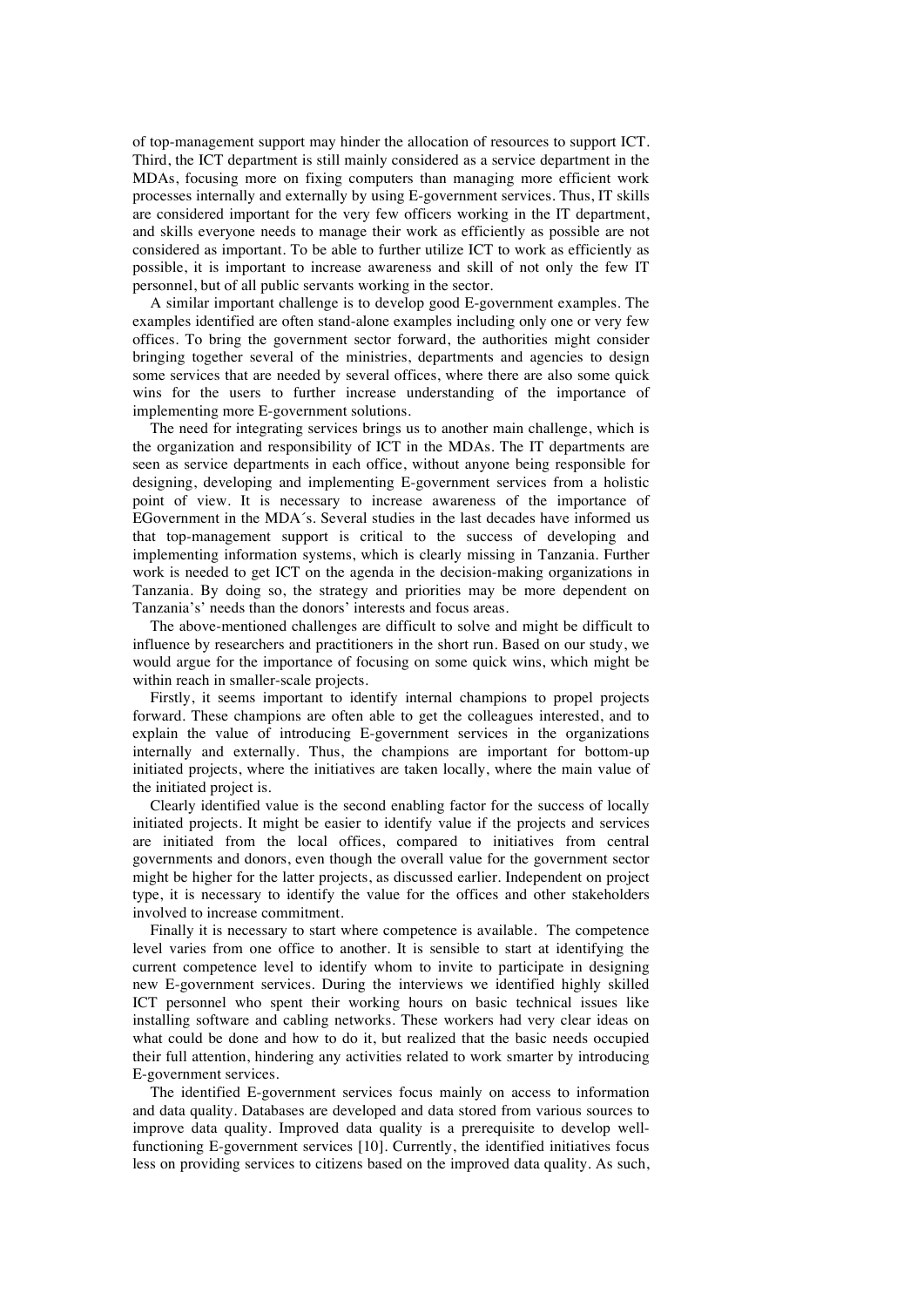the potential is not transformed into services, which are utilizing collected government data. Furthermore, E-government initiatives focus more on government-to-government services than government-to-citizen services. Our findings also include examples of E-government services focusing on the improvement of finance and taxation projects. More efforts are needed to disseminate learning from one project into sector-wide E-government solutions including a larger part of the government sector, addressing various stakeholders´ needs.

The impacts identified relate, at best, to the first and second order impact [12]. Impact does not seem to be very important at this stage. It seems more important to get systems up and running than to consider the potential impact on government, citizens and other stakeholders. Most systems are designed to substitute older systems, providing the same kind of functionality implemented in an ICT-based system. Such initiatives may be important and useful, for instance by increasing the data quality on the data being processed. Second order effects are exemplified by the use of the land ownership and petrol managing systems. By collecting data from various sources, independent of time and space, these initiatives increase the capability of government institutions to do more work. Third-order effects, where E-government systems alter the way the government sector is organized, and the business processes are yet to be identified. Lack of awareness, lack of competence and lack of responsibility may hinder altered work processes, which might utilize technological opportunities to re-organize to work smarter.

Sustainability is a major challenge for E-government projects in Tanzania. Sustainability parameters for government and citizens, introduced by De' [6], include a high awareness of various stakeholders, cost saving for all participants, scalability and replicability. As discussed above, such issues are clearly not addressed by current E-government services. Thus, E-government projects in Tanzania may end up with several non-sustainable projects with only a very limited influence on a specific context and/or for a limited time horizon.

### **7 Conclusion**

This study has been initiated to increase our knowledge of the current status of Egovernment initiatives in ministries, agencies and departments in Tanzania. Moreover, we aimed at investigating the perceived challenges for further development and use of E-government systems, and, based on the findings, to be able to discuss the way forward, both in the long as well as short run, on how to proceed by implementing E-government systems in Tanzania.

Our findings could guide both practitioners and researchers´ future work in this area. In the long run, we argue for the importance of centralised initiatives with a clear value for several MDAs. Such projects should focus on problem areas with identified needs. One area where there is clearly a need for more robust, transparent and cross-sectors solutions, is the tax registration area. Thus, this could be one focus area for further development. In the short run, we argue for the need of identifying IT-skilled personnel and competence, which is presently available at the MDAs. The competent personnel could be invited to design and develop bottom-up solutions based on the local needs where they are situated. Thus, the competence could be utilised in a better way, and local needs identified and addressed. The main challenges for such bottom-up initiatives in the long run are to develop common services for the whole sector based on the needs and experiences from small-scale pilot studies.

The main hindrances to further developments are, from our point of view, the lack of equipment and lack of IT competence in organizations. Before hardware, software and networks are generally available, Tanzania will not be able to fulfil the objectives presented in its IT policy. We would argue for the importance of investing in equipment to overcome the main hindrance to further development.